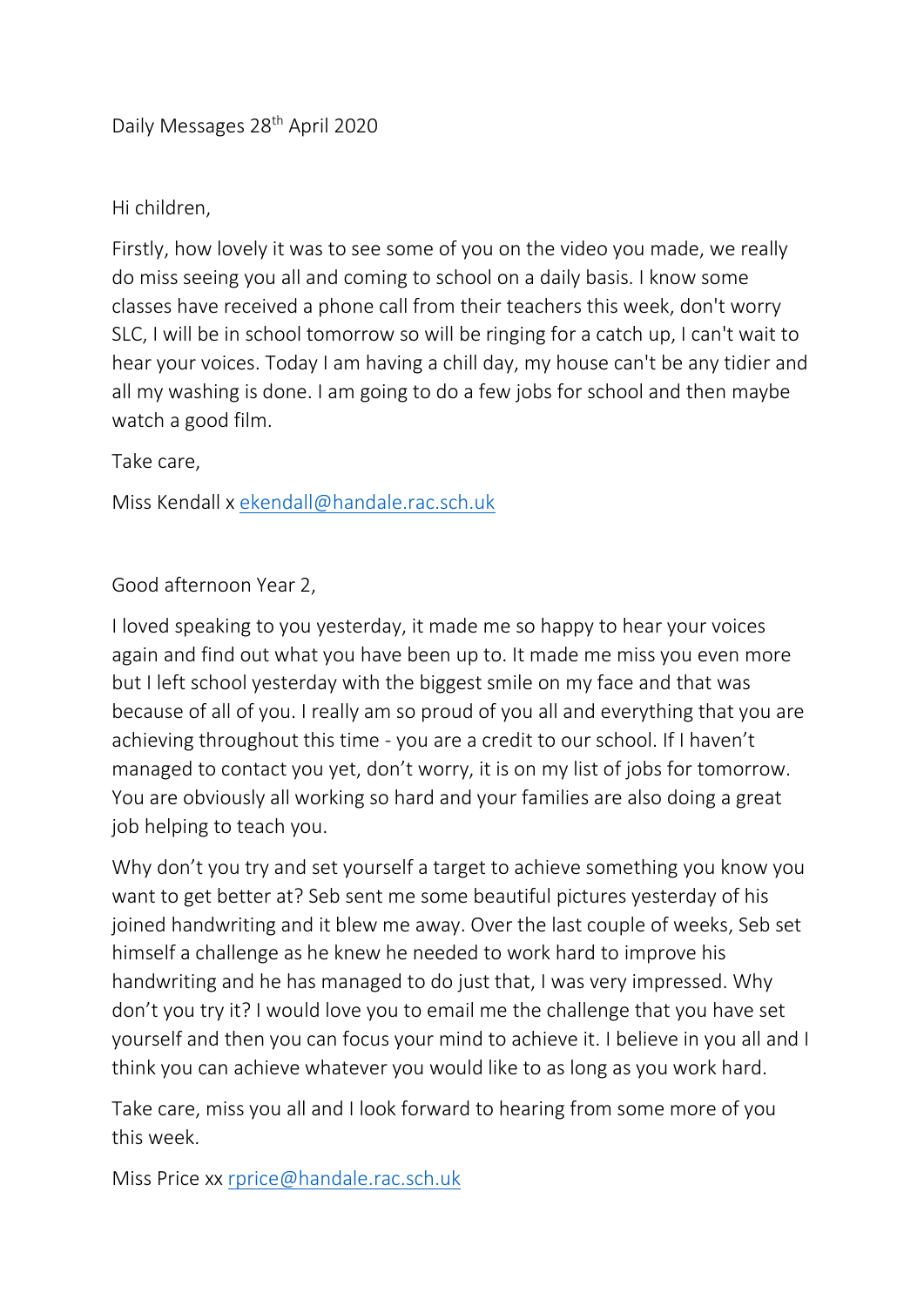Good morning Year 1,

I hope you are well. I have to say, it was wonderful yesterday talking to so many of you! Hearing your voices made me feel really happy. I hope you could hear the smile in my voice. What made me even happier was hearing about all the things you've been doing, how you've been keeping busy and all the learning that's happening. It's wonderful to know that you've been working on the tasks and making them your own.

The Alien and Space topic is one of my favourite topics. I love finding out about the planets, the sun and the sky at night. How many planets are there? What are their names? Which is the largest planet? Which is the coldest planet? Is the sun a planet or a star? These are just some of the questions you could find answers to. I hope you enjoy finding out facts about space.

I also love getting your messages and was really happy to receive some more after the phone calls yesterday, so please keep sending them.

I'm going to make a really tasty curry today. I haven't had a curry in a long time and I love making them so I will treat myself to one. I'm very good at making them because my mother taught me when I was a little girl. I used to help her with the cooking and it was my favourite time spent with her, learning about spices and how to cook them.

Have a lovely day,

Love Miss Khanam xx [rkhanam@handale.rac.sch.uk](mailto:rkhanam@handale.rac.sch.uk)

Hi Year 3

It has been lovely to talk to some of you today. If I didn't manage to get hold of you, I will try again later in the week. It was lovely to hear what you have all been getting up to. I would love to see pictures of the things you were telling me about. My email is below and I would love to hear from you all again.

Mrs Porter

[rporter@handale.rac.sch.uk](mailto:rporter@handale.rac.sch.uk)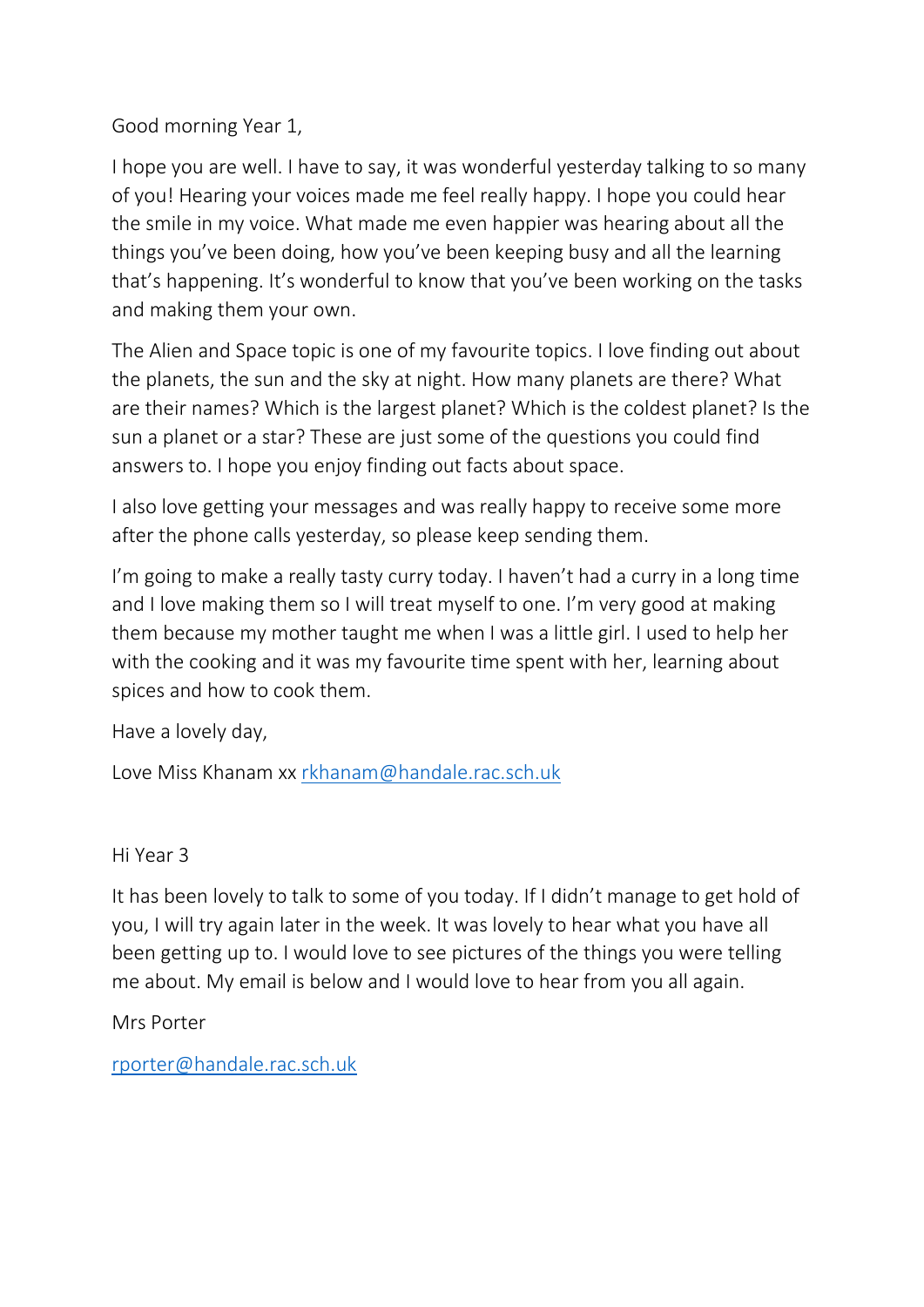

Hello Nursery Children,

Mrs Lister said she had seen a fabulous video on YouTube yesterday. She showed it to us and we couldn't believe it, we saw lots of children from nursery and pre-nursery. It was so lovely to see you all again we have missed you so much. Mrs Lister is in school again today so we have stayed at home with John. He let us have a treat before he started work. He allowed us sit in his chair and try on his headset. He showed us all the things he needs to do his job, it was very interesting. He said he didn't need our help when he started work though, so we went to play downstairs.

Love from

Morning Floppy and Afternoon Floppy xx [clister@handale.rac.sch.uk](mailto:clister@handale.rac.sch.uk)

Hi Year 4,

It's been lovely to see some of your photos and work this morning. Thank you for that. When we get back to school, I am going to share Freddie's poem with you all, it really made me laugh and was excellent. Findlay has also created an amazing adventure story, he remembered all of the Year 4 skills and even created a story mountain first, which made me proud. Today I've done a Joe Wicks workout and have completed a lot of work. I hope you're all working hard. My challenge today is to see how many words you can make using the letters from the words 'Handale Primary School'. I wonder who can make the most words and who can make the biggest.

Mr Farrier [rfarrier@handale.rac.sch.uk](mailto:rfarrier@handale.rac.sch.uk)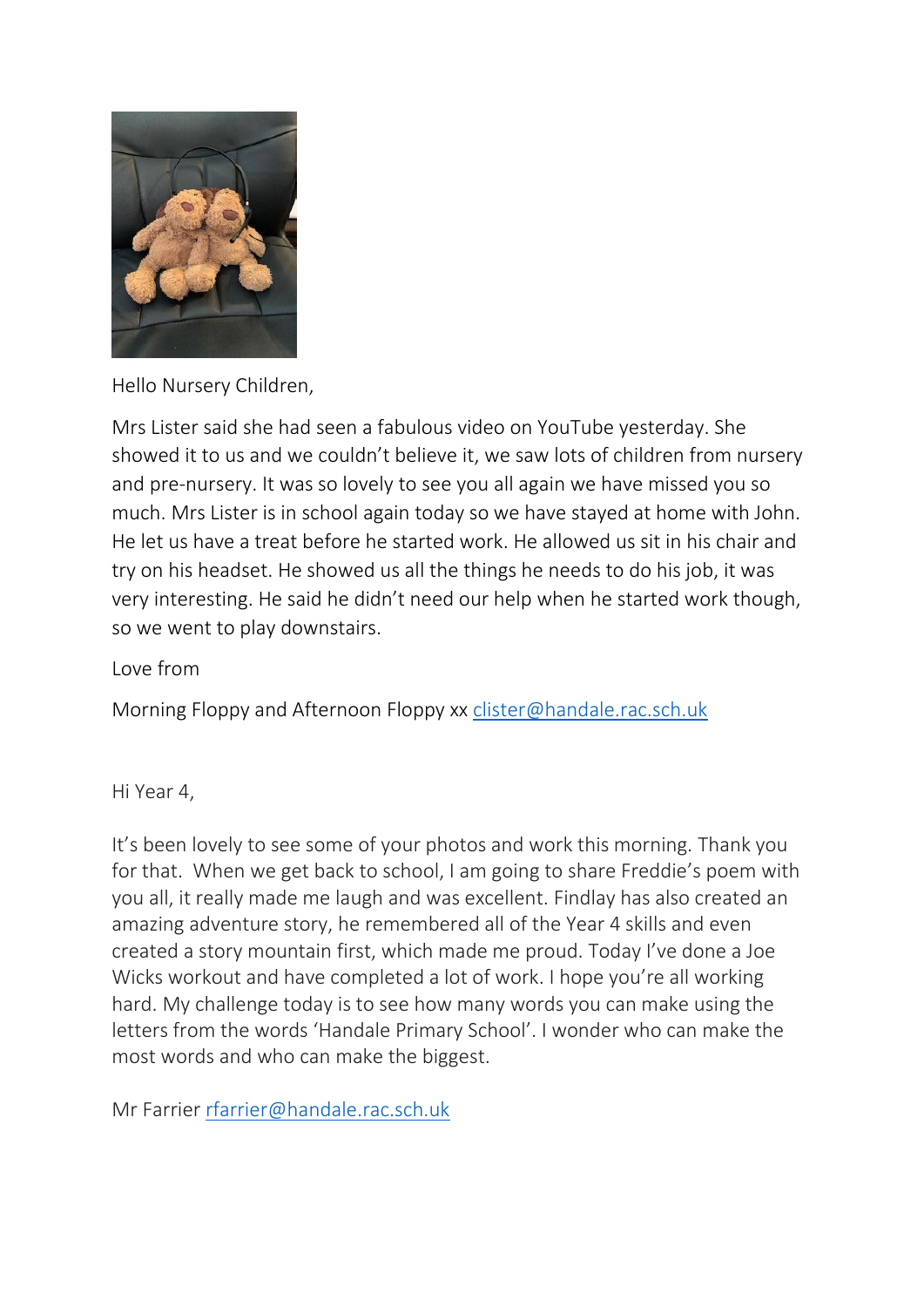## Hello Year 6

I hope that you are well and doing fine. The weather appears to be changing a bit but as I write this message things are still fine(ish). Keep yourselves busy and keep your learning moving forward. I certainly look forward to coming back to school properly and maybe next week we may know a little bit more but I am unsure. Fingers crossed. We have been in for a long time and it would be nice to return to some kind of normality some time in the near future. If you take yourself to BBC Bitesize <https://www.bbc.co.uk/bitesize> you will find that they are putting on a daily lesson each day and you can select Year 6 from the drop down menu followed by start lesson to engage yourself in that. Today the learning focus is on: short and long multiplication, commas brackets and dashes and The World. So there is a bit of maths, English and geography on

there for you. It is well worth a visit so please give it a try and of course tell me what you think.

Take care all of you. Mr Emmerson [pemmerson@handale.rac.sch.uk](mailto:pemmerson@handale.rac.sch.uk)

Hello Year 5,

I hope you're all staying well and safe.

As the weather has been a little miserable today, my daughter and I have been in the kitchen baking- what could go wrong, right? As it happens, we ended up making some pretty darn good millionaires shortbread... here's a picture of it.



Here's my challenge to you- make something really yummy and scrumptious in the kitchen and email me a picture. We can have a little competition amongst ourselves to see who we can crown Year 5's star baker.

Stay safe,

Mr Bell [lbell@handale.rac.sch.uk](mailto:lbell@handale.rac.sch.uk)